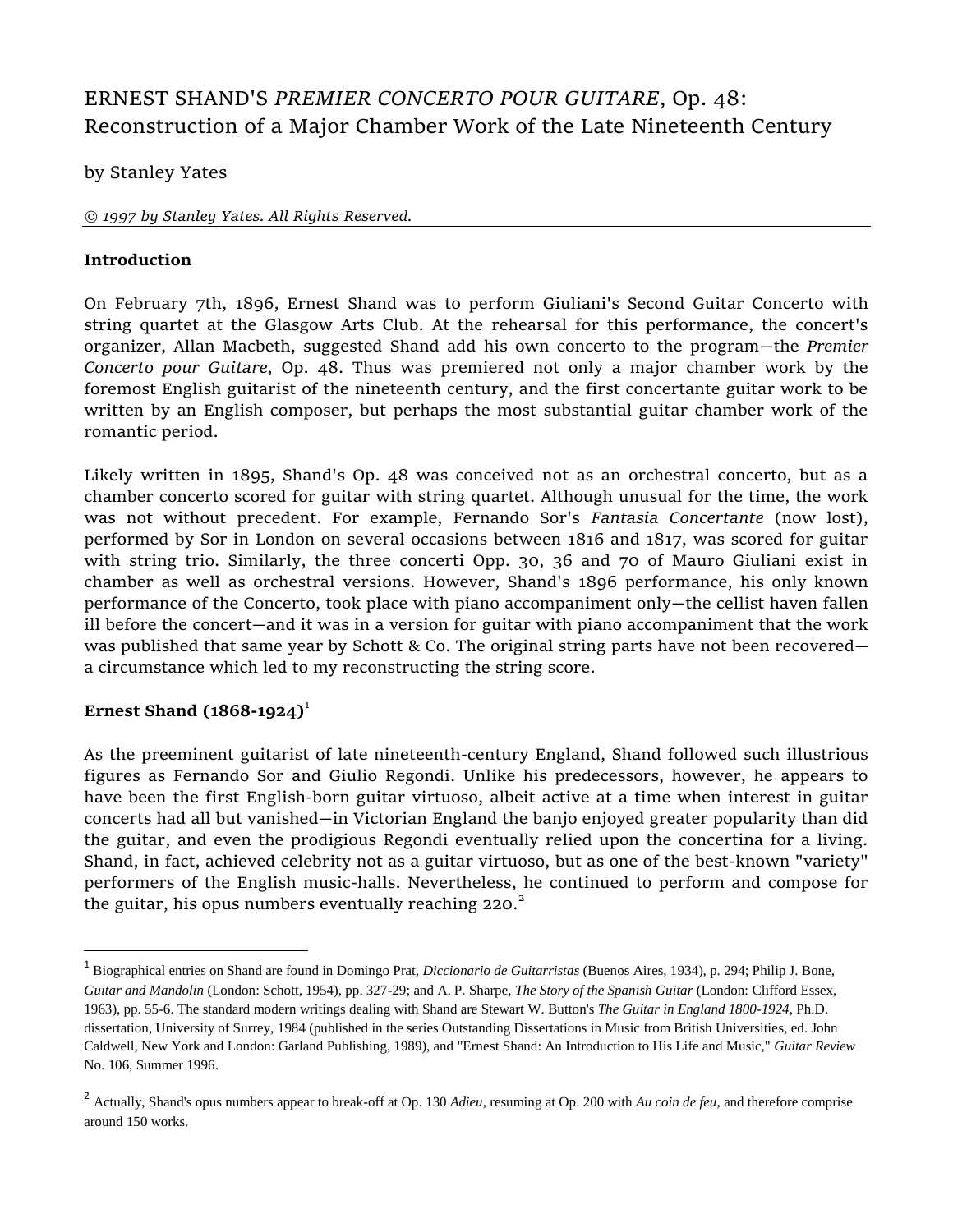### **The** *Premier Concerto Pour Guitare* **Op. 48**

In December of 1896, ten months after Shand's only known performance of the work, Schott & Co. published a small subscription run of the *Premier Concerto* in a version for guitar with piano accompaniment. The title page reads as follows:

à LADY CLAYTON/Ier CONCERTO/POUR GUITARE/avec Accompagnement de/PIANO/ PAR /ERNEST SHAND./OP.48/Prix 10/6/Propriété pour tous pays/LONDON/SCHOTT & Co. 157 &159, REGENT STREET, W.

The piano part is headed "PREMIER CONCERTO POUR GUITARE ET QUATOUR OU GUITARE ET PIANO," while the guitar part has the slightly more detailed appellation "PREMIER CONCERTO POUR GUITARE AVEC ACCOMPT. POUR (DEUX VIOLINS, VIOLE ET VIOLONCELLE.) OU PIANO." Among the twenty-eight subscribers listed in the publication are the work's dedicatee Lady Clayton, Allan Macbeth (organizer of the Glasgow Arts Club concerts), the guitarists A[lbert] F. Cramer and Arthur Froane, and the publishing company Messrs. Barnes & Mullins.

Despite the extremely limited dissemination afforded by such a small run, the work did not completely disappear from the repertoire—at least two performers presented the work with piano accompaniment during the 1940's. The first was the American guitarist Vahdah Olcott Bickford who gave a performance of the concerto for the American Guitar Society in Los Angeles in 1947 accompanied by her husband Zarh Myron Bickford.<sup>3</sup> The second guitarist was a young Julian Bream, who on several occasions performed the concerto with piano accompaniment: under the auspices of the Philharmonic Society of the Guitar at the Alliance Hall, London on July 17th 1947, at a Social and Athletic Club in Hampton, on March 31st, 1948, and as a student at the Royal College of Music, London.<sup>4</sup> A charming unattributed account of the first of Bream's performances appeared transatlantically in *Guitar Review* in 1948:

An important guitar event of the summer took place in Westminster on July 17th, when Julian Bream gave a special recital of guitar solos under the sponsorship of the P.S.G...The "piece de resistance" of the evening, from a standpoint of novelty, was a twenty-fiveminute-long concerto by Ernest Shand, late British composer for the guitar. The work, entitled "Premier Concerto pour Guitare," was originally written for guitar and strings, but the manuscripts of the other instruments have been lost, according to Wilfred Appleby, Editor of the P.S.G. Bulletin, and in 1896, was published by Schott and Co. Ltd., arranged for guitar and piano. During the playing of the Shand concerto, an amplifying apparatus was fixed to Bream's guitar. Mr. Appleby says it was described by the man who developed it as "a form of contact microphone which picks up the sound direct, so preserving the natural tone." Bream gave a brilliant performance. He was assisted at the piano by Reginald Evans. Proceeds of the concert went into a fund to be used for the furthering of Julian's career as a guitarist.

And of the 1948 Hampton performance, by Wilfred Appleby in the BMG journal:

 $\overline{\phantom{a}}$ 

 $3$  Button, 1996, p.4.

<sup>&</sup>lt;sup>4</sup> Button, 1989., pp. 165-166. Button cites "May 1948" as the date of Bream's Hampton performance at the Coys Social and Atheletic Club; Wilfred Appleby cites March 3 (see note 7, below).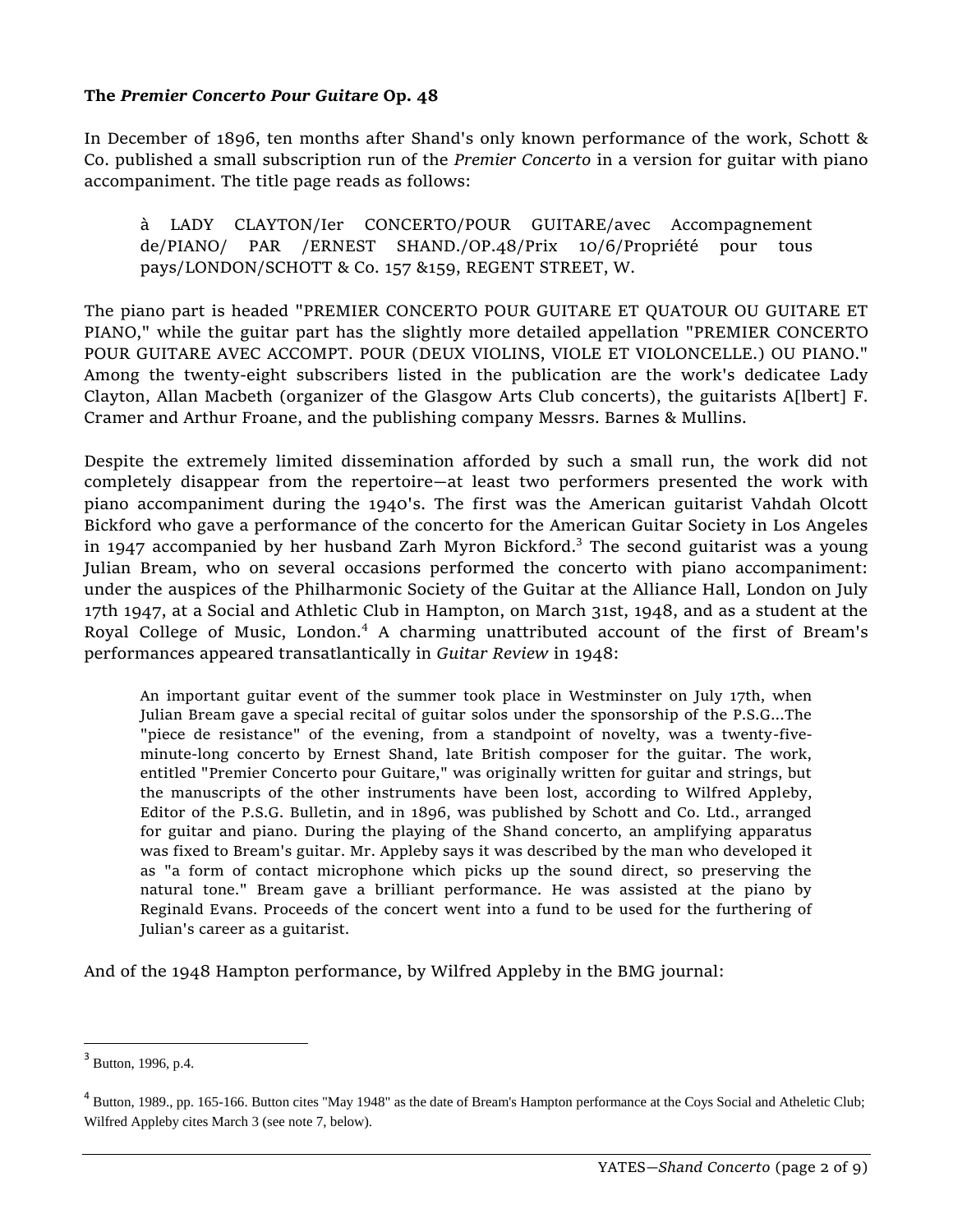I wonder how many times Ernest Shand's Concerto for guitar has been performed since its composer first played it at the Glasgow Arts Club in February 1895? Last year it was played at Los Angeles, USA by Vahdah Olcott Bickford with Zarh M. Bickford at the piano; I played the second movement at a Cheltenham Guitar Circle meeting.

At a concert on March 31, 1948, at Hampton the full Concerto was performed by Julian Bream, with Reginald Evans at the piano. It evoked great applause and guitarists present told me that it held them spellbound. It is certainly the finest music ever written for the guitar by a British composer. Unfortunately the manuscripts of the orchestral parts have been lost. Owing to the expense of publication they were never printed—only a piano accompaniment. The stringed instruments would be much kinder to the guitar than the piano and I hope that it will possible to re-arrange the orchestral parts from the piano accompaniment.<sup>5</sup>

### **Style and Form**

Stylistically, Shand's Op. 48 is unique as a guitar offering. In it we find not only the almost inevitable influence of Giuliani (especially in passage work and cadenzas), together with a chromatic harmonic style more reminiscent of Regondi (sequences of parallel diminished and half diminished harmonies, distant and fleeting modulations, etc.), but also the hymn-like "chorales" and popular melodies of the Victorian music hall. Although *referring* to the standard formal design of the three-movement classic-romantic concerto, Shand was less interested in rigorously-held formal design than with expressive melody and dramatic character—pathos, nostalgia, sentimentality and, above all, melodrama. Shand's structures are therefore designed around thematic statements which although defined by large cadential gestures, cadenzas, and contrasting key areas do not strictly adhere to textbook formal design.

The opening movement, *Largo*, is a loosely-constructed sonata formin A-major which, after the introduction, contrasts a chordal hymn-like sub-dominant first theme in D-major with a popularsounding two-part second theme group in A-major (with an interjection in Ab-major) (fig. 1):



Figure 1. *Largo*: a) Theme 1 (mm. 17-22); b) Theme 2b (mm. 47-50).

 $\overline{\phantom{a}}$ 

<sup>5</sup> Wilfred M. Appleby, BMG, June 1948, p. 181.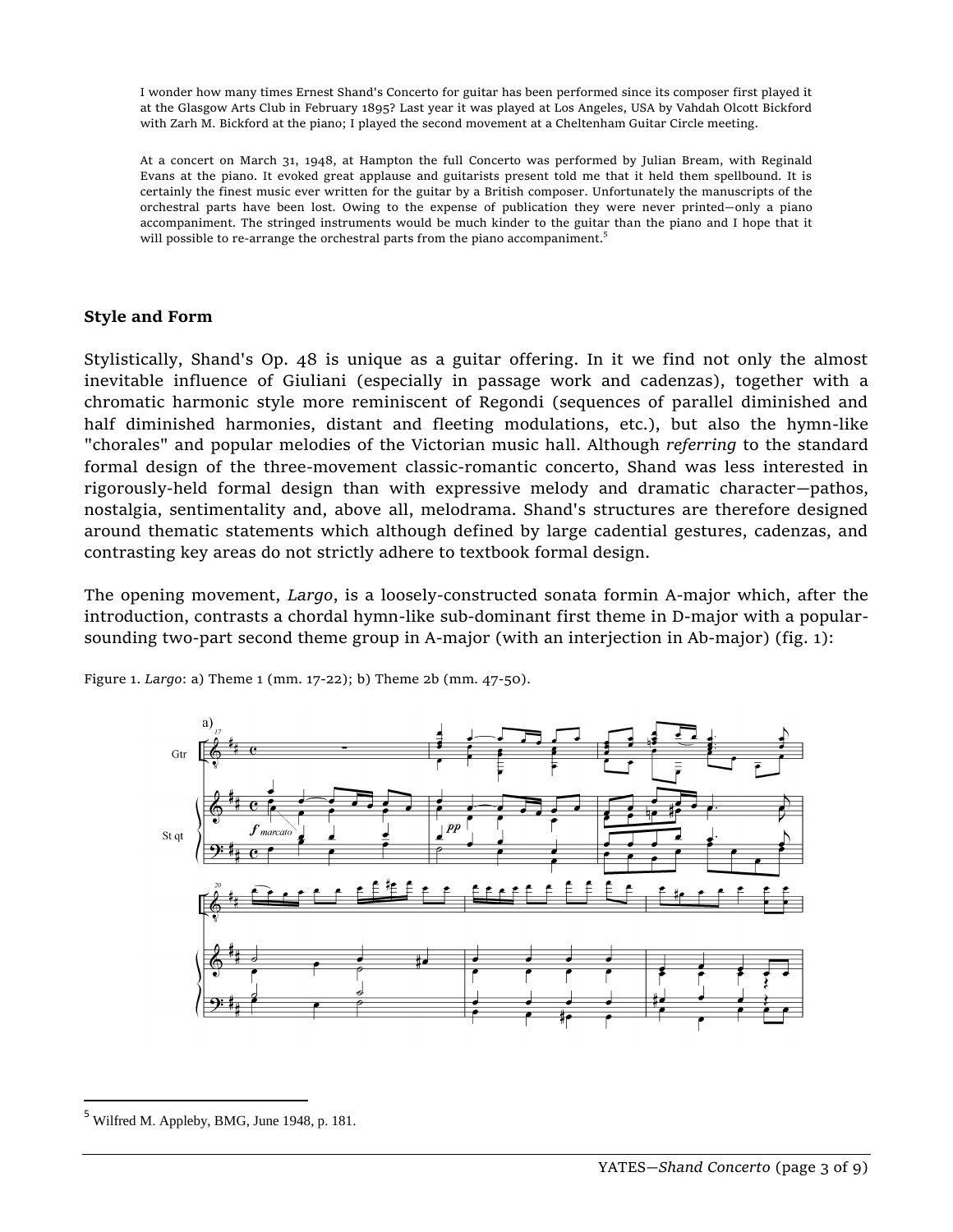

Developmental presentations of these themes are found in E-major, Eb-major, B-minor and Amajor before being combined in C-major—the opening theme in the strings and the second theme in the guitar (m. 109) (fig. 2):

Figure 2. *Largo*: combination of themes 1 and 2b (mm. 109-111).



Lacking a forthright thematic recapitulation, the movement closes in the home key of A-major, though not before a *dolce* reference to the pervasive second theme before the final measures.

The second movement *Serenade* is an ABA form prefaced with a chromatic chorale-style *Adagio* introduction in E-minor. The opening gives way to a sentimental string melody, *Andante grazioso*, in the parallel major key, accompanied by repeated guitar chords (fig. 3):

Figure 3. *Serenade*: string melody (mm. 35-38).



Shand takes a motive from this melody (at m. 45) to introduce the *Meno mosso* central section of the movement, which itself is based upon the pitches of this same motive (fig. 4):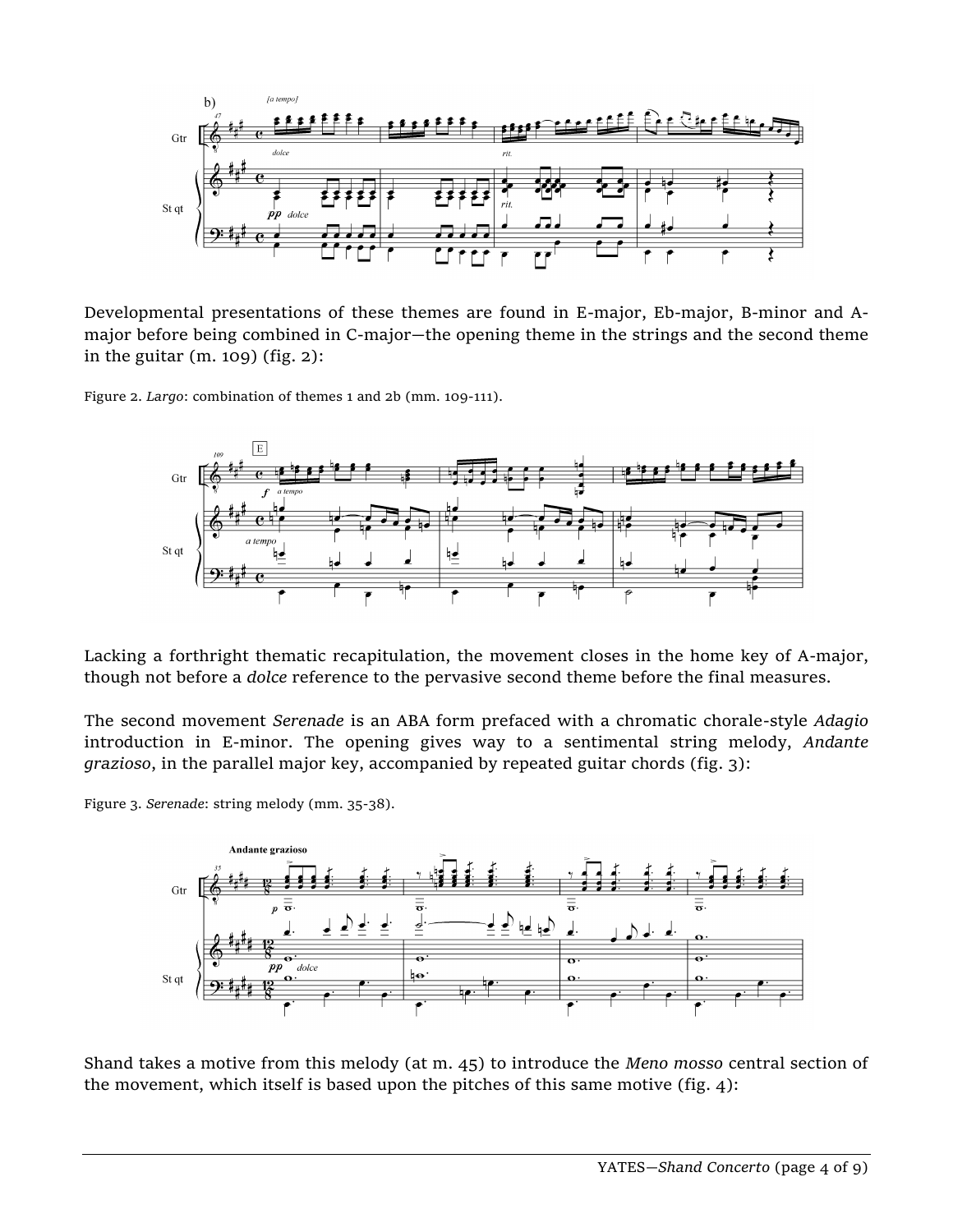Figure 4. *Serenade*: melodic motive (mm. 53-58).



In the *da capo*, the guitar accompanies with arpeggiated passage-work, eventually providing an active counterpoint to the melody in the strings before taking the string melody to end the movement.

At 224 measures in length (compared with the 125 measures of the first movement), the final movement, *Allegro ma non troppo*, carries the main weight of the concerto. The movement conforms quite well to a sonata-rondo form, despite an abundance of thematic material (including a *fugata* which substitutes for a central development section). Following an introduction, the first theme-group comprises two main themes in A-major, both of which refer to the opening motive of the solo line from the introduction. Although the first theme is never heard again, the second reappears in the tonic key marking two further important structural points in the movement—at the end of the exposition and at the end of the recapitulation (fig. 5):

Figure 5. *Allegro ma non troppo*: Theme 1b (mm. 24-28).



The second theme-group begins in the sub-dominant key D-major with a popular-sounding melody marked *Più lento* (fig 6):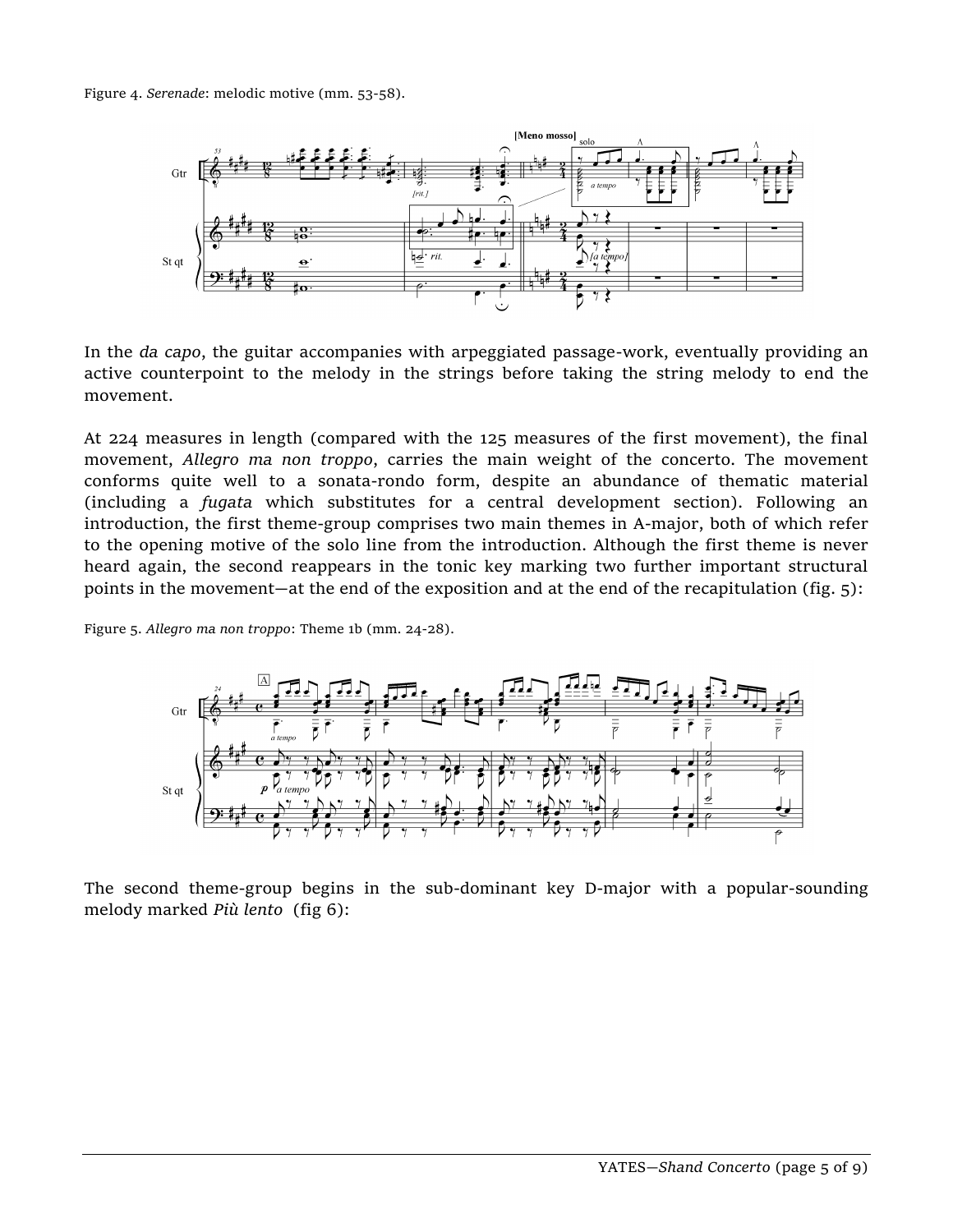Figure 6. *Allegro ma non troppo*: Theme 2 *Più lento* (mm. 44-47).



The accompaniment motive of this melody forms the rhythmic shape of a third theme—a chordal theme presented three times (in A-major, D-major, and E-major) with increasing interaction from the strings at each appearance (fig. 7):

Figure 7. Allegro ma non troppo, Theme 3: a) A-major (mm. 56-59); b) D-major (mm. 69-72); c) E-major (mm. 85-88).

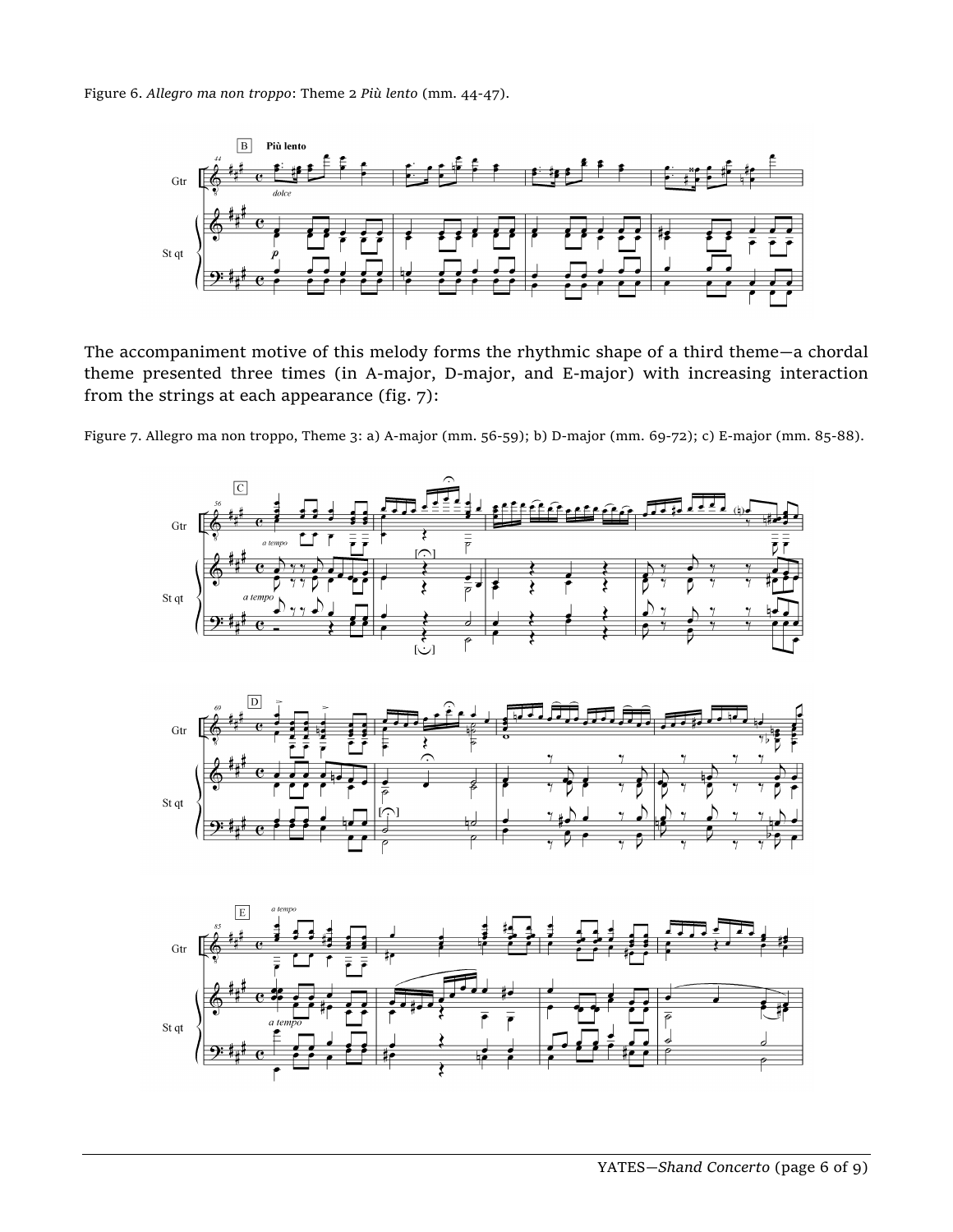Following a return to the movement's principal theme (see fig. 5, above), and a marked cadential gesture and cadenza that signal the end of the exposition, the expected development section is replaced by a four-voice *fugata* in the parallel-minor key, a-minor (fig. 8):

Figure 8. *Allegro ma non troppo*: fugata (mm. 116-120).



Following the initial fugal exposition, the subject appears in rhythmic augmentation and sequence against which the guitar and then the viola (in my realization) supply passage-work in sixteenth notes (fig. 9):

Figure 9. *Allegro ma non troppo*: fugata (mm. 136-139).



After a recapitulation comprising the literal restatement of the second principal theme (and in the original keys—A-major, D-major and E-major), a chordal presentation of the fugue subject, and final return to the principal theme in the tonic A-major, soloist and strings unite in a concluding unison flourish and *Presto* to bring the *Concerto* to a close (fig. 10):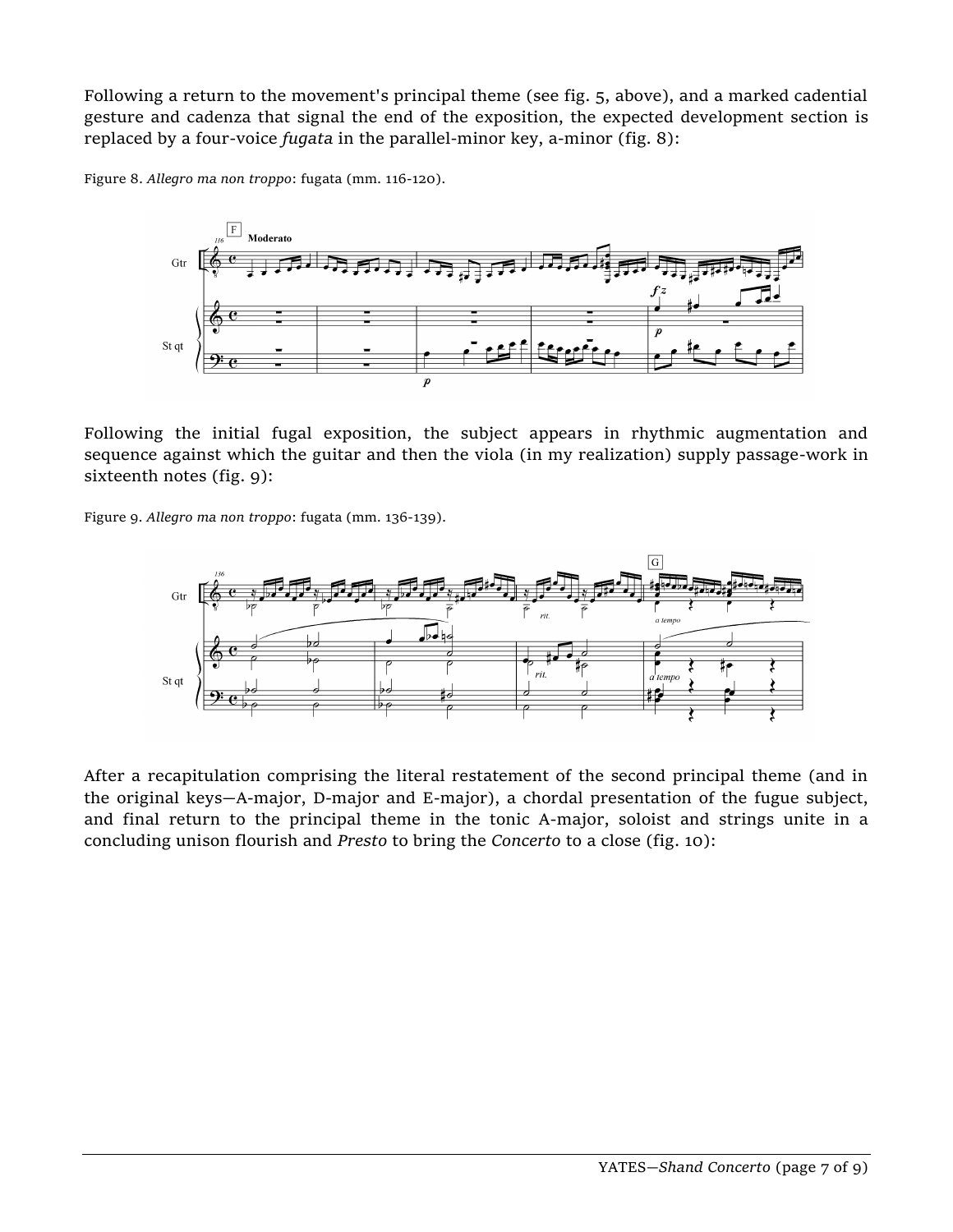Figure 10. *Allegro ma non troppo*: ending (mm. 215-224).



When accompanying, the strings generally are set *piano* or *pianissimo* in a simple homophonic style at or below the *sounding* pitch of the guitar, though dialogue textures and textures in which the guitar plays an accompaniment role to active material in the strings are also employed. The guitar writing is of a relatively moderate technical level (somewhat below the level found in the concerto writing of Giuliani for instance), combining chordal or intervallic texture with singleline passage work (slower melodic lines are often reinforced in octaves). Shand employs no rapid right-hand arpeggios or tremolos, and the moderate tempi employed ensure that all passagework is manageable—his invention generally relies upon melodic and harmonic detail rather than sheer virtuosity. Short cadenzas, present in each movement, rely quite heavily on chromatic scales and sequences of diminished-seventh formulae and are sometimes repeated literally during the course of a movement (perhaps Shand intended to vary these in performance) (fig. 11):

Figure 11. a) *Largo*: cadenza (m. 15); b) *Allegro ma non troppo*: cadenza (mm. 67-68).